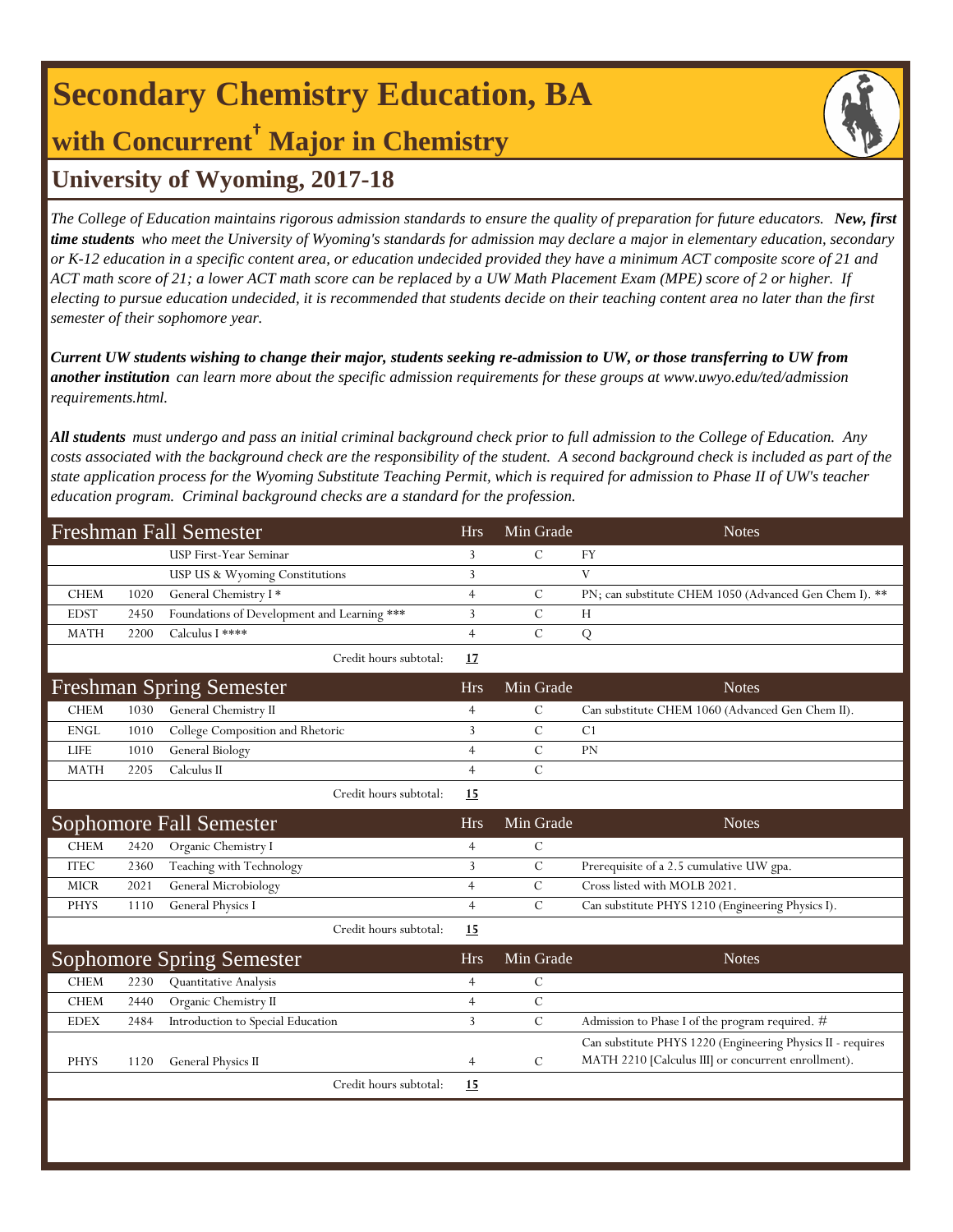# **Secondary Chemistry Education, BA**

## **with Concurrent† Major in Chemistry**

### **University of Wyoming, 2017-18**

|             |      | <b>Junior Fall Semester</b>             | <b>Hrs</b>     | Min Grade     | <b>Notes</b>                                                              |
|-------------|------|-----------------------------------------|----------------|---------------|---------------------------------------------------------------------------|
| <b>CHEM</b> | 3550 | Physical Chemistry for Life Sciences    | 3              | $\mathcal{C}$ | Can substitute CHEM 4507 (Physical Chemistry I).                          |
| <b>CHEM</b> | 4100 | Inorganic Chemistry Laboratory          | $\overline{2}$ | $\mathcal{C}$ |                                                                           |
| <b>CHEM</b> | 4110 | Introductory Inorganic Chemistry        | 3              | $\mathbf C$   |                                                                           |
| <b>EDST</b> | 2480 | Diversity and the Politics of Schooling | $\overline{4}$ | $\mathcal{C}$ | H; admission to Phase I of the program required. #                        |
|             |      | Credit hours subtotal:                  | 12             |               |                                                                           |
|             |      | <b>Junior Spring Semester</b>           | <b>Hrs</b>     | Min Grade     | <b>Notes</b>                                                              |
| <b>CHEM</b> | 4400 | <b>Biological Chemistry</b>             | 3              | $\mathcal{C}$ | Can substitute MOLB 3610 (Prin of Biochemistry).                          |
| <b>EDST</b> | 3000 | Teacher as Practitioner                 | 6              | $\mathcal{C}$ | C2; admission to Phase II of the program required. #                      |
| <b>EDST</b> | 3550 | <b>Educational Assessment</b>           | $\overline{2}$ | $\mathcal{C}$ | Prerequisite of a 2.75 cumulative UW gpa.                                 |
| <b>STAT</b> | 2050 | <b>Fundamentals of Statistics</b>       | $\overline{4}$ | $\mathcal{C}$ |                                                                           |
|             |      | Credit hours subtotal:                  | 15             |               |                                                                           |
|             |      |                                         |                |               |                                                                           |
|             |      | <b>Senior Fall Semester</b>             | <b>Hrs</b>     | Min Grade     | <b>Notes</b>                                                              |
| <b>EDSE</b> | 3275 | Methods I: Secondary Science Education  | 3              | $\mathcal{C}$ | Admission to Phase IIIa of the program required. #                        |
| <b>EDSE</b> | 4275 | Methods II: Secondary Science Education | $\overline{4}$ | $\mathcal{C}$ | C3; admission to Phase IIIa of the program required. #                    |
|             |      | LIFE/MOLB Upper Division Electives      | 6              | $\mathcal{C}$ |                                                                           |
|             |      | <b>Upper Division Elective</b>          | 3              |               |                                                                           |
|             |      | Credit hours subtotal:                  | 16             |               |                                                                           |
|             |      | <b>Senior Spring Semester</b>           | <b>Hrs</b>     | Min Grade     | <b>Notes</b>                                                              |
| <b>EDSE</b> | 4500 | Residency in Teaching                   | 15             | S             | Admission to Phase IIIb of the program required; offered S/U<br>only. $#$ |
|             |      | Credit hours subtotal:                  | <u>15</u>      |               |                                                                           |

This is a guide for course work in the major; actual course sequence may vary by student. Please refer to the online student degree evaluation, and consult with an academic advisor. • Not all courses are offered every semester and some electives may have prerequisites. Students should review the course descriptions in the *University Catalog* and consult with their academic advisor to plan accordingly.

#### **University of Wyoming requirements:**

Students must have a minimum cumulative GPA of 2.0 to graduate. • Students must complete 42 hours of upper division (3000-level or above) coursework, 30 of which must be from the University of Wyoming. • Courses must be taken for a letter grade unless offered only for S/U. • University Studies Program (USP) Human Culture (H) and Physical & Natural World (PN) courses must be taken outside of the major subject, but can be cross-listed with the major.

#### **College of Education requirements:**

This plan assumes student college readiness. Students should be able to start taking 1000-level courses the first semester of college. All professional education courses must be completed with a grade of C or higher. Grades of C- or lower will not satisfy this requirement.